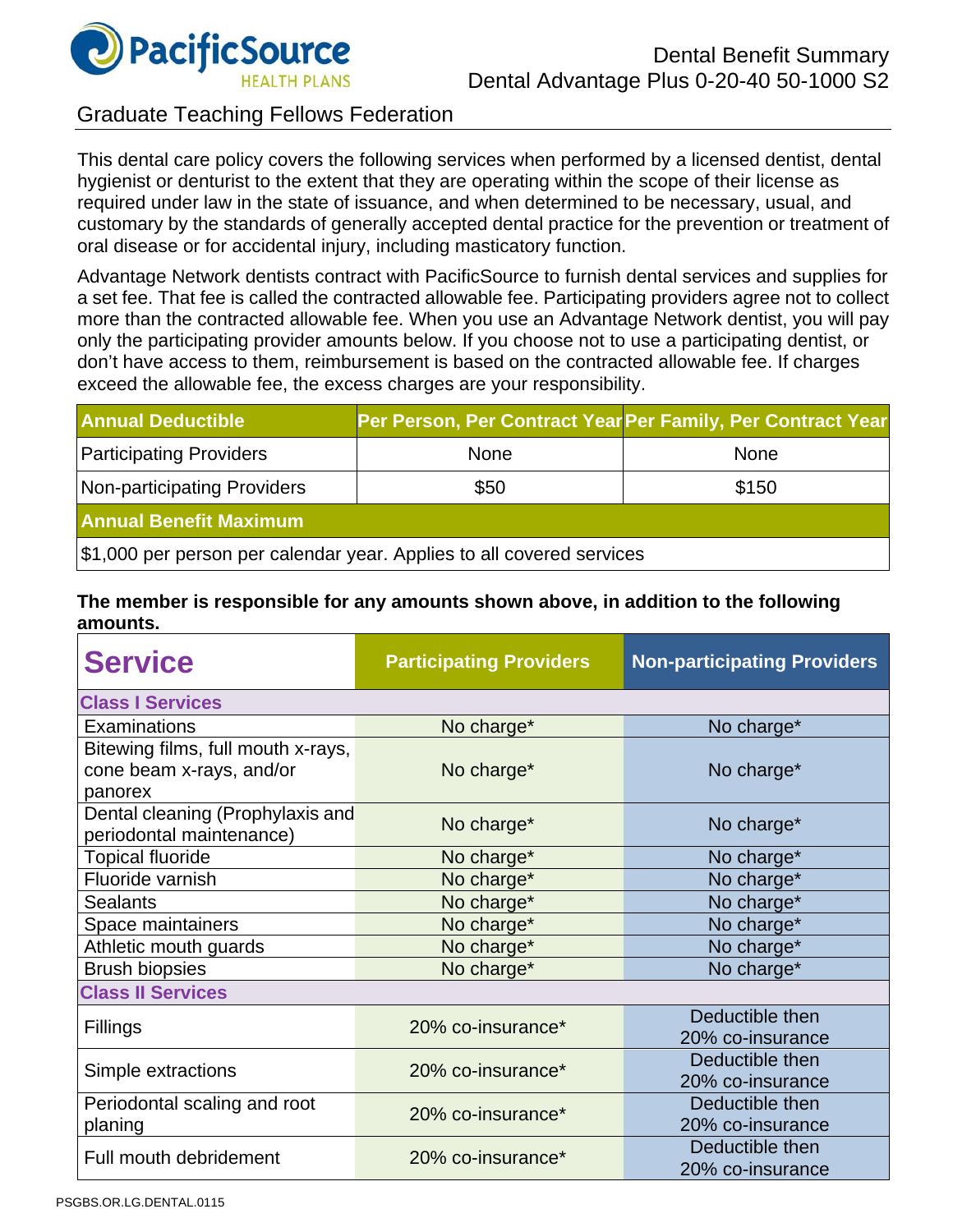| <b>Service</b>                               | <b>Participating Providers</b> | <b>Non-participating Providers</b>  |  |  |
|----------------------------------------------|--------------------------------|-------------------------------------|--|--|
| Complicated oral surgery                     | 20% co-insurance*              | Deductible then<br>20% co-insurance |  |  |
| Pulp capping                                 | 20% co-insurance*              | Deductible then<br>20% co-insurance |  |  |
| Pulpotomy                                    | 20% co-insurance*              | Deductible then<br>20% co-insurance |  |  |
| Root canal therapy                           | 20% co-insurance*              | Deductible then<br>20% co-insurance |  |  |
| Periodontal surgery                          | 20% co-insurance*              | Deductible then<br>20% co-insurance |  |  |
| Tooth desensitization                        | 20% co-insurance*              | Deductible then<br>20% co-insurance |  |  |
| <b>Class III Services</b>                    |                                |                                     |  |  |
| Crowns                                       | 40% co-insurance*              | Deductible then<br>40% co-insurance |  |  |
| Replacement of existing<br>prosthetic device | 40% co-insurance*              | Deductible then<br>40% co-insurance |  |  |
| <b>Dentures</b>                              | 40% co-insurance*              | Deductible then<br>40% co-insurance |  |  |
| <b>Bridges</b>                               | 40% co-insurance*              | Deductible then<br>40% co-insurance |  |  |
| Implants                                     | 40% co-insurance*              | Deductible then<br>40% co-insurance |  |  |

This is a brief summary of benefits. Refer to your handbook for additional information or a further explanation of benefits, limitations, and exclusions.

\* Not subject to annual deductible.